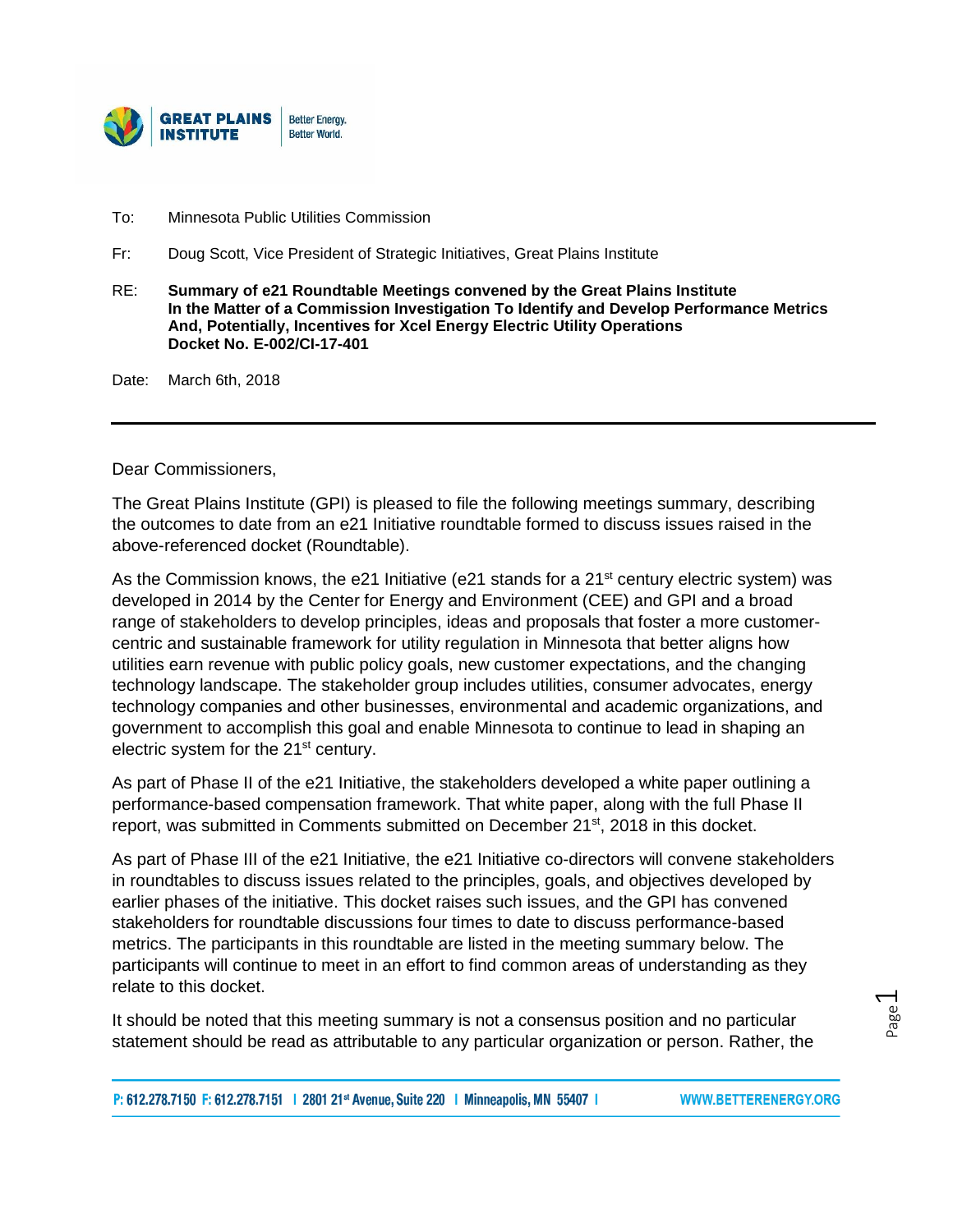summary is intended to describe general areas of agreement and disagreement among stakeholders. Additionally, roundtable participants may choose to file their own Comments on behalf of their organizations. As the process continues, the roundtable participants may attempt to seek consensus on the issues related to performance incentive mechanisms, and will convey any consensus positions as such, if and when obtained.

It should also be noted that, while the e21 Initiative is co-directed by CEE and GPI, in this docket where CEE will be submitting separate comments, GPI has facilitated the roundtable conversations and is submitting this document on its own. CEE has been an active participant in the roundtable meetings.

Respectfully,

Klouglas PDcott

Doug Scott Vice President of Strategic Initiatives Great Plains Institute

P: 612.278.7150 F: 612.278.7151 | 2801 21st Avenue, Suite 220 | Minneapolis, MN 55407 |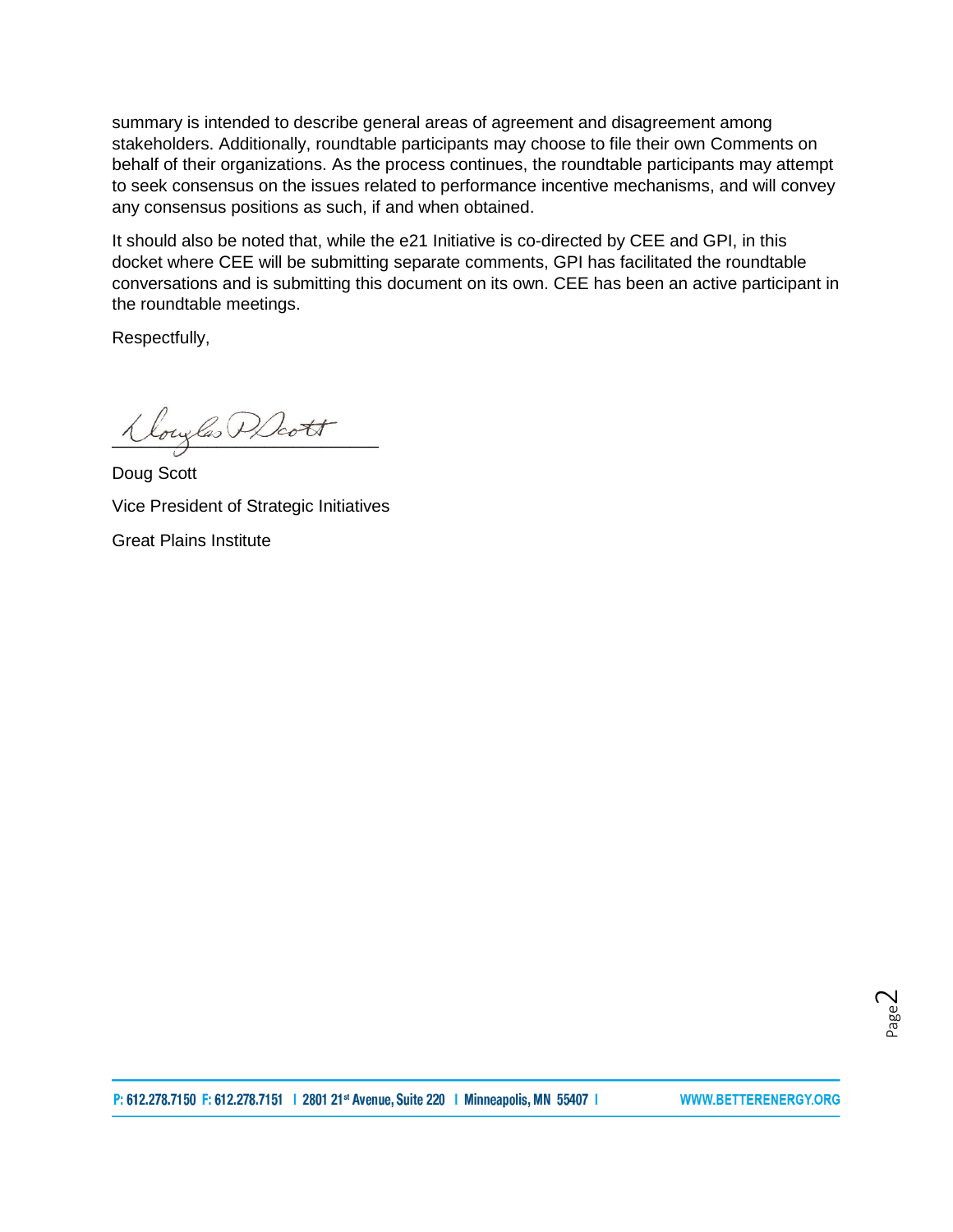

# **e21 Roundtable on Performance Incentive Mechanisms**

# **Meetings Summary**

**November 2017 - January 2018**

## **I. Participating Organizations**

The following organizations have participated in at least one of the four meetings of the e21 Initiative Roundtable on performance incentive mechanisms between November 16<sup>th</sup>, 2017, and January  $26<sup>th</sup>$ , 2018. However, the comments described in this document should not be read as attributable to any particular organization or individual.

- Advanced Energy Management Alliance
- Center for Energy and Environment
- Citizens Utility Board of Minnesota
- Energy Transition Lab, University of Minnesota
- Fresh Energy
- Midwest Cogeneration Association
- Minnesota Center for Environmental Advocacy
- Minnesota Power
- Office of the Attorney General
- Stoel Rives on behalf of the Minnesota Large Industrial Group
- Xcel Energy

### **II. Introduction**

The e21 Initiative convened the Roundtable on performance incentive mechanisms to help educate stakeholders and explore their perspectives in advance of the initial Comment Period for the above-referenced docket. The first meeting of this group occurred on November 16<sup>th</sup>, 2017 and featured a presentation from staff at Energy Innovation that provided an educational overview on performance-based regulation, including national and international examples. The second meeting occurred on January  $10<sup>th</sup>$ , 2018 to review the Seventhwave and Lawrence Berkeley National Laboratory [utility revenue and earnings model,](http://www.betterenergy.org/sites/default/files/attachments/LBNL%20and%20Seventhwave%20e21%20Modeling%20Exercise%20%28July%2014%202017%29.pdf) which is designed to measure the impact of a shift to a performance-based model on rates, earnings, and achieved return on equity. The third meeting on January  $12<sup>th</sup>$ , 2018, allowed stakeholders to have an open discussion to explore their perspectives and included a presentation by staff from the Office of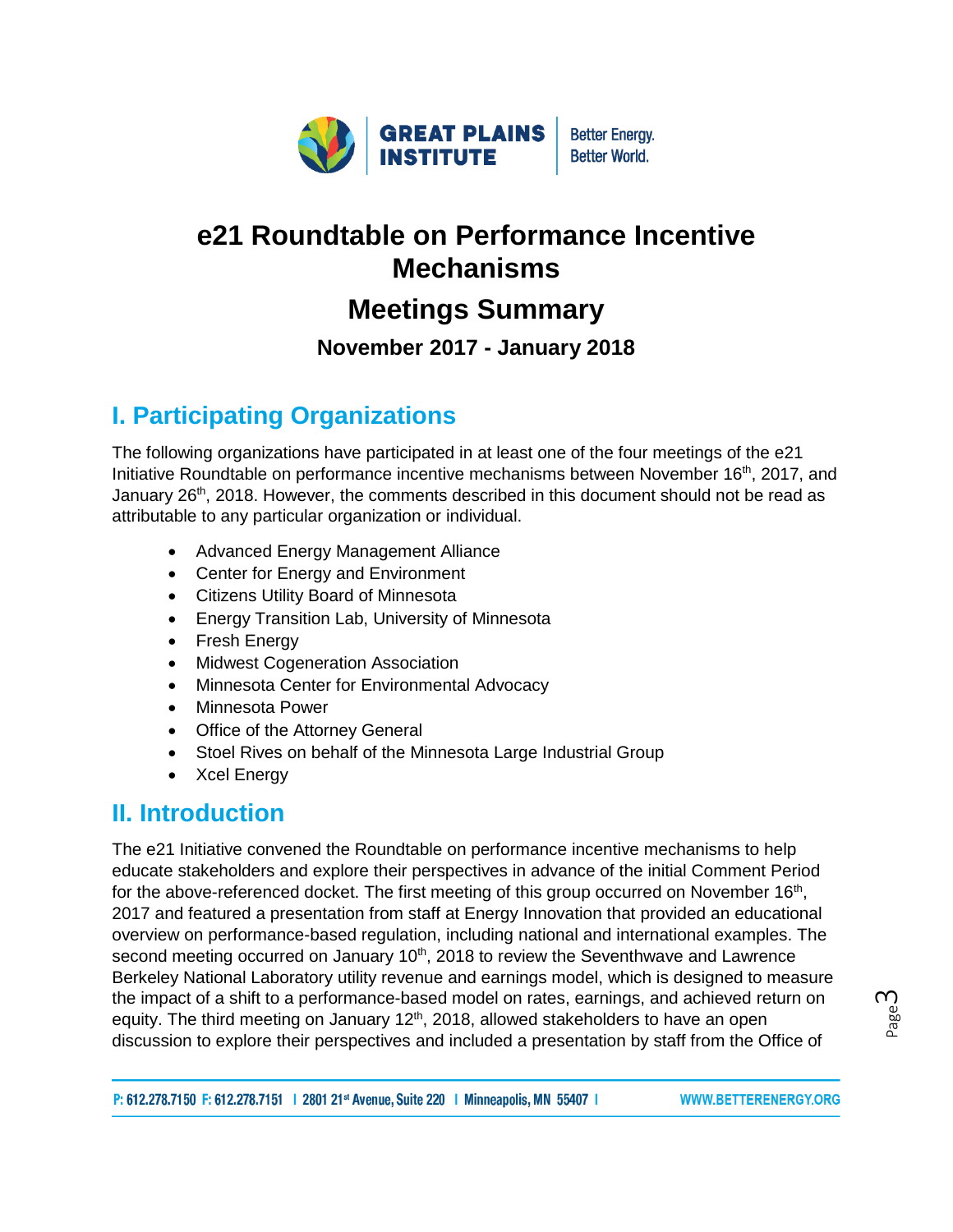the Attorney General (OAG) on their suggested Performance Incentive Mechanism (PIM) Design Process. It was suggested at the third meeting that the group should meet a fourth time to identify rough agreement on desired outcomes for performance incentive mechanisms, using the "Goal, Outcome, Metric" hierarchy of the PIM Design Process to structure the conversation. That fourth meeting took place on January 26<sup>th</sup>, 2018, at which point the group had a productive discussion about the desired goals and outcomes of performance incentive mechanisms, but did not reach consensus.

Arising from that fourth meeting was rough agreement among participants that this is a very complicated issue, that we must proceed carefully, and that we do not currently have a pure cost of service system in Minnesota, as there are a number of existing performance mechanisms already in place. Mindful of that note of caution, the group also recognized that coming together to discuss the opportunities and challenges of how performance metrics and incentives should be structured to better achieve desired outcomes will help us understand what degree of change might be needed in Minnesota, if any.

### **III. PIM Design Process**

As part of the initial Comments submitted in this docket, the OAG made a recommendation that "The Commission should adopt a deliberative process, described in these Comments as the PIM Design Process, to follow as it considers the implementation of performance incentive mechanisms for Xcel energy." (OAG Comments, page 16). This process was further described in the OAG Comments as including a seven-step process, with the following steps:



*(OAG Comments, Page 17, Figure 1)*

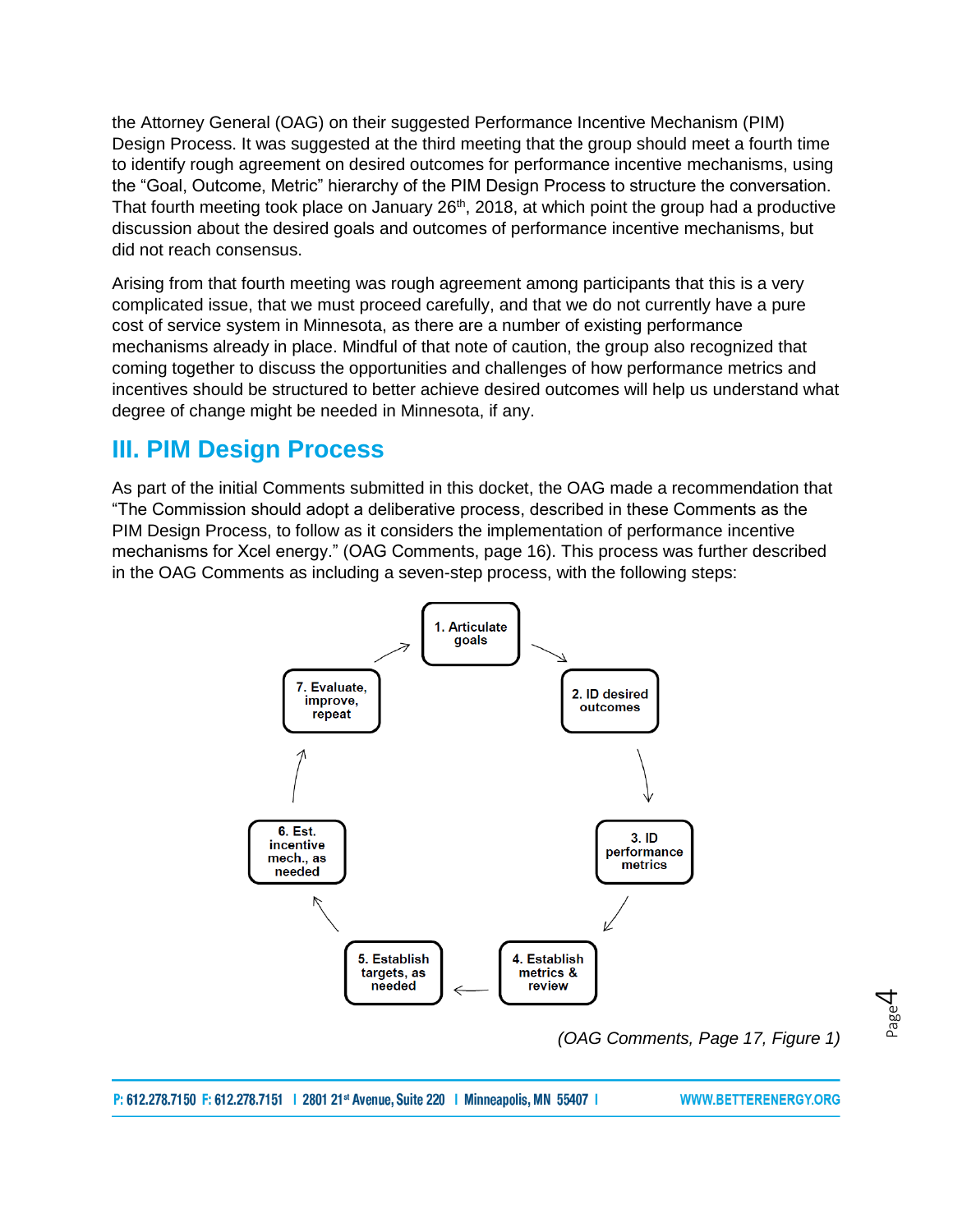The OAG recommended that this initial phase of the docket be limited to the first four steps of the PIM Design Process.

The Roundtable participants generally agreed that the measured approach suggested by the PIM Design Process, in which certain core decisions (goals, outcomes) are decided before working on actual metrics themselves, makes sense and support the Commission implementing the process as outlined by the OAG.

## **IV. Suggested Process Adjustments**

Participants also discussed several possible adjustments to the PIM Design Process, drawing on their diverse perspectives as well as what they learned from the four Roundtable meetings. These suggested PIM Design Process adjustments are described below:

- 1. **Seek stakeholder input between steps:** Roundtable participants agreed that, if the Commission were to implement the PIM Design process, ongoing Commission oversight and guidance is necessary, and stakeholder engagement would be beneficial. As a result, participants suggested that between each of the numbered steps listed above, there should also be a step calling for collaborative, in-person stakeholder input. Participants noted that this additional effort will take time, but is necessary to consider all of the potential impacts of each step.
- 2. **Focus initially on goals, outcomes, and metrics, and provide clearer direction to stakeholders on the intention and goals of this docket:** While the full seven-step process illustrated above and described in the OAG Comments may ultimately be the preferred manner of establishing performance-incentive mechanisms, the Roundtable participants agreed that it would be prudent to focus initially on steps one through three (articulate goals, identify desired outcomes, identify performance metrics), with some participants suggesting the process stop there and others suggesting that step four be included. The general sentiment from the group was that focusing on these initial steps, and then pausing to evaluate next steps, will help to determine whether regulatory changes are needed to achieve desired outcomes. Additionally, some participants saw value in the Commission providing clearer direction on the scope and intention of this docket, as well as the goals around which outcomes and metrics might be designed. The following bullets capture some notable stakeholder comments related to this suggestion:
	- $\circ$  Any agreed-upon goal, outcome, or metric should be linked to existing law.
	- o The Commission could accomplish the first step of the PIM Design Process by establishing goals based on the record presented in this docket to date.
	- o Certain goals and outcomes may challenge the traditional regulatory compact and therefore demand debate and analysis on the appropriateness of regulatory reform. Any resulting analysis should be done carefully to avoid predetermining the need (or lack thereof) for reform. Furthermore, analysis should help illustrate whether a more significant shift towards a performance-based system is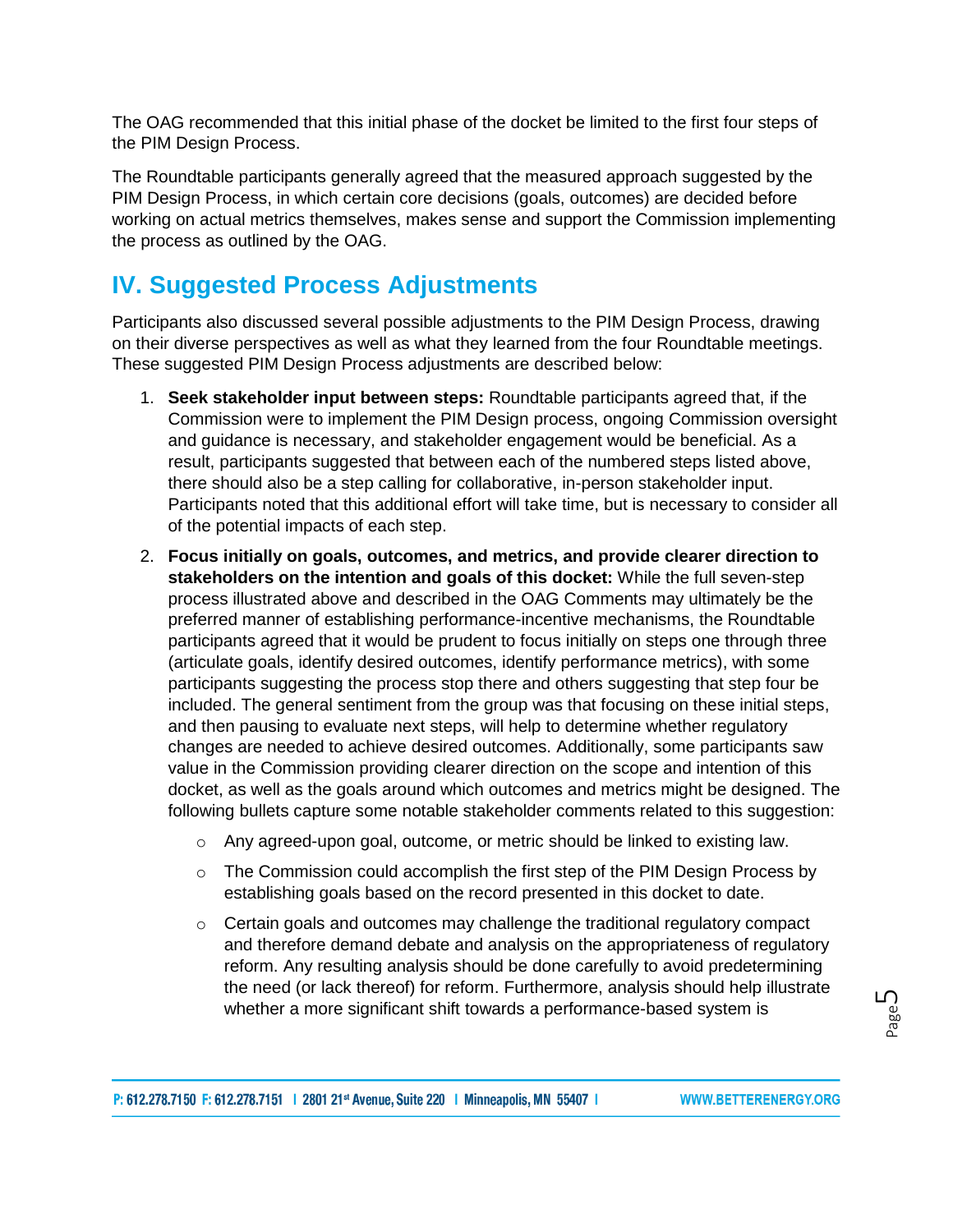ultimately more likely (or not) to achieve desired goals and outcomes than a cost of service system in Minnesota going forward.

- $\circ$  Completing this initial phase should help to ensure that the utility is achieving results in traditional areas of regulatory interest while also ensuring that it is wellpositioned for the future.
- o There is value in stopping short of establishing targets and assigning incentives/penalties for now, as doing so prematurely could result in undesired consequences.
- 3. **Utilize this group as an ongoing resource**: There was interest among several participants to continue meeting during the Commission investigation process to discuss goals, outcomes, metrics, and possibly reporting, following the initial steps of the PIM Design Process. There was also interest in ensuring that all stakeholders who filed Comments or Reply Comments in this docket are provided the opportunity to participate in this Roundtable (invitations to the third meeting were extended by e21 to all stakeholders who filed Comments, but not all were able to attend). Consequently, many participants hoped that in continuing to meet, this group could be a resource for the Commission going forward, as the Commission weighs these very important issues.
- 4. **Evaluate existing performance mechanisms**: As was also made clear by initial Comments filed in this docket, participants recognized that there are a number of existing traditional and performance-incentive mechanisms currently in place in Minnesota. In general, there was agreement that these existing policies need to be reviewed and evaluated as part of the conversation around performance incentive mechanisms. Some participants recommended that this evaluation be performed after the desired goals outcomes are articulated, while others suggested it be done after the goals are articulated but before discussing the desired outcomes. Whatever the order, participants generally agreed that this evaluation should be completed under a process adopted by the Commission.
- 5. **Consider whether certain issues merit a separate, simultaneous process**: During discussions, some participants raised the concern that there may be emerging issues that lend themselves to the PIM Design Process, but also merit separate consideration apart from that process (beneficial electrification, electric vehicles, and demand response were mentioned as possible examples). The concern was that adequately addressing these issues, and doing so in a timely manner, may be more difficult if they are explored only through the broader PIM Design Process. However, there was not unanimity in the group on the benefit of separate consideration of these subjects, whether the subjects themselves merit inclusion in the PIM Design Process, and the degree to which any subject may challenge the traditional regulatory compact or demand more significant regulatory reform.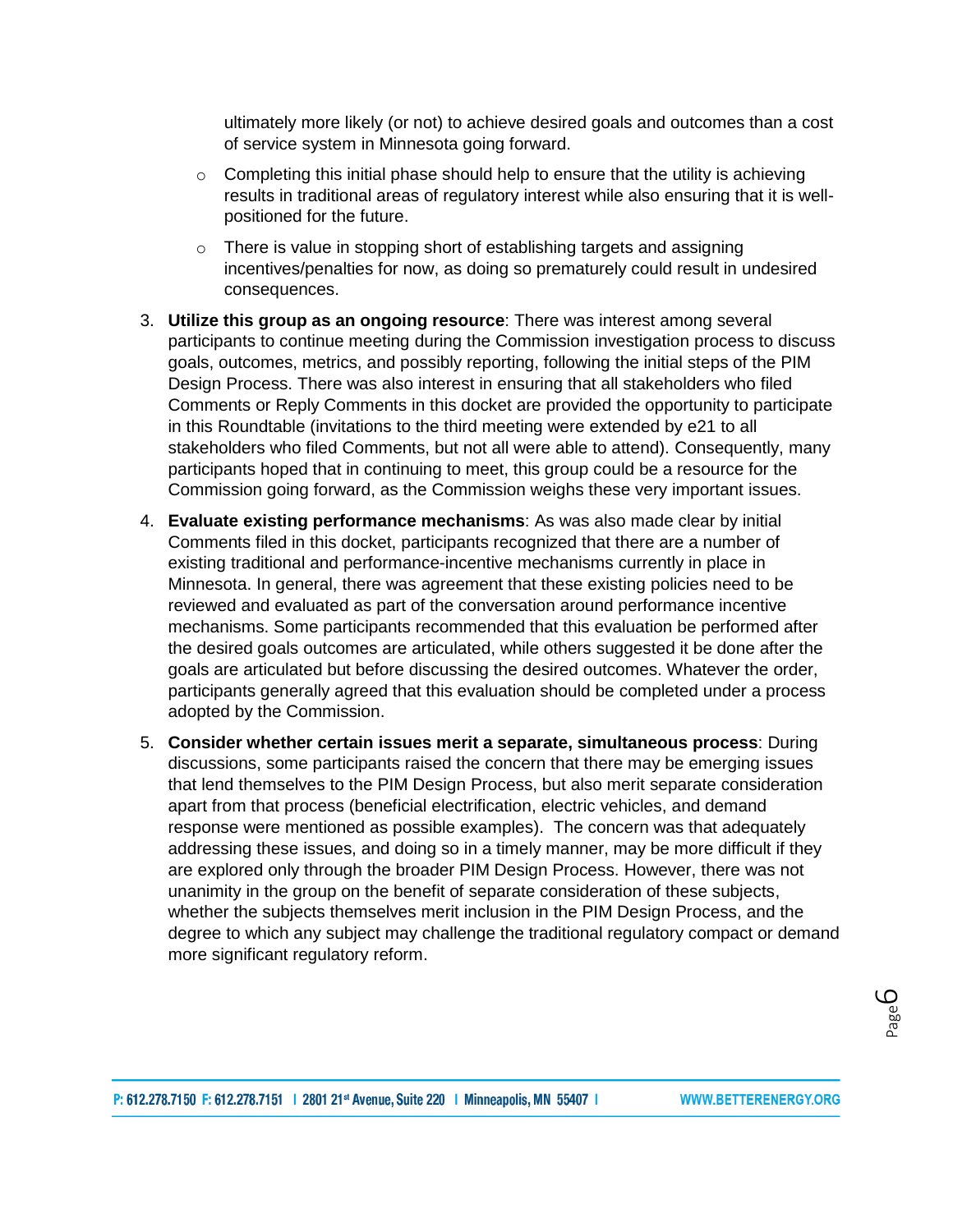### **III. Conclusion**

Participants in the e21 Initiative Roundtable on performance-incentive mechanisms appreciate the Commission's attention to these very important issues. There is rough agreement among these participants that the deliberative process outlined by the OAG is worth consideration for adoption by the Commission, with attention to the initial steps as described above, and with consideration of stakeholder involvement and ongoing Commission oversight and guidance at every step. As previously noted, several participants are interested in continuing to meet to discuss issues presented by this docket and hope that the Commission will view the group as a useful resource going forward.

P: 612.278.7150 F: 612.278.7151 | 2801 21st Avenue, Suite 220 | Minneapolis, MN 55407 |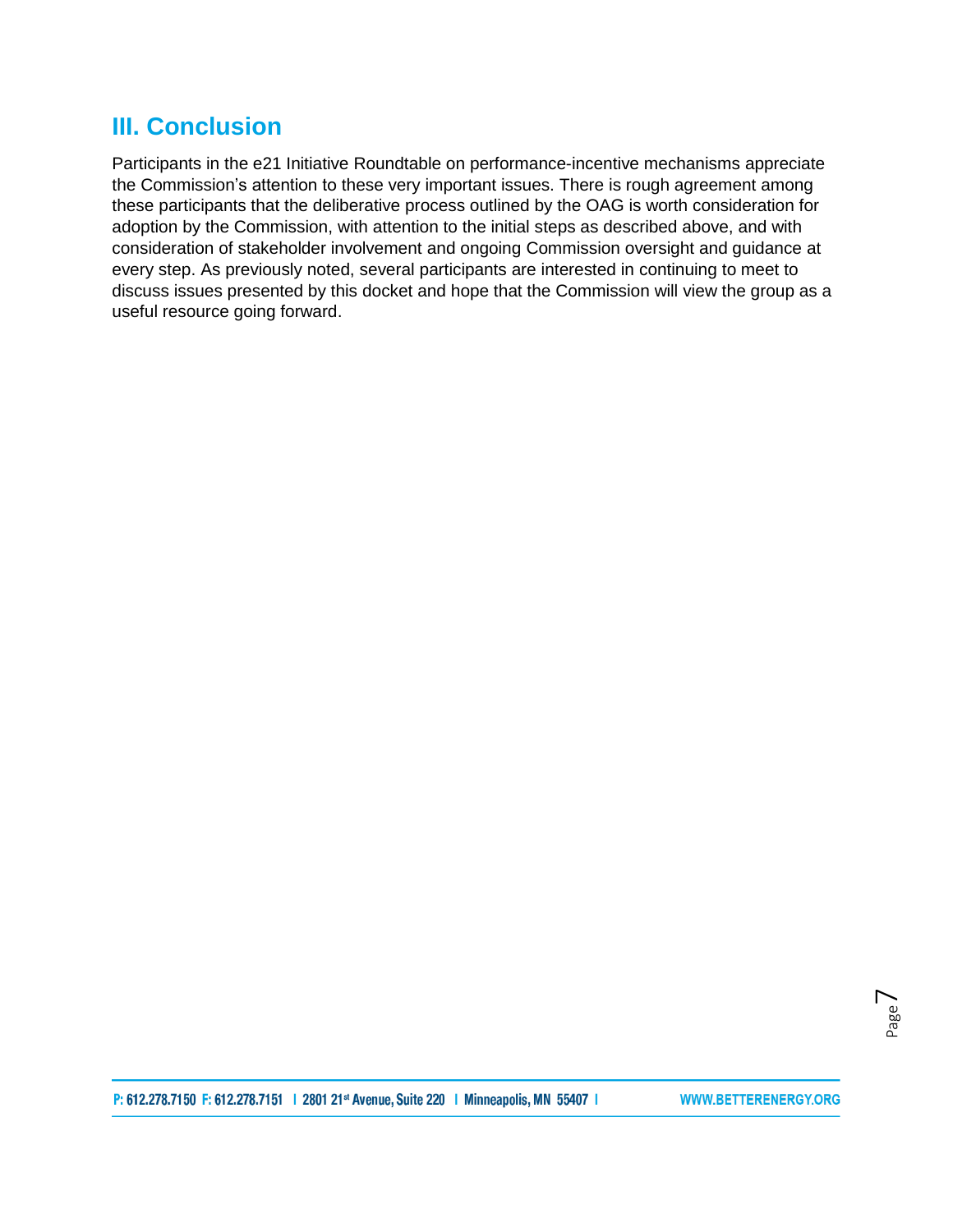#### BEFORE THE MINNESOTA DEPARTMENT OF COMMERCE 85 7th Place East, Suite 500 St. Paul, Minnesota 55101

#### **AFFIDAVIT OF SERVICE**

#### Docket No. E002/CI-17-401

I, Trevor Drake, herby certify that on this 6<sup>th</sup> day of March 2018, I served the Summary of e21 Roundtable Meetings in the Matter of a Commission Investigation to Identify and Develop Performance Metrics and, Potentially, Incentives for Xcel Energy Electric Utility Operations on the following persons on the attached Service Lists by:

XX placing such filing in envelopes, properly addressed, and depositing the same in the Post Office at the City of Minneapolis, for delivery by the United States Post Office as directed by said envelopes.

XX electronic filing

Treng

**Trevor Drake** 

Subscribed and sworn to before me this 6<sup>th</sup> day of March 2018.

Notary Public

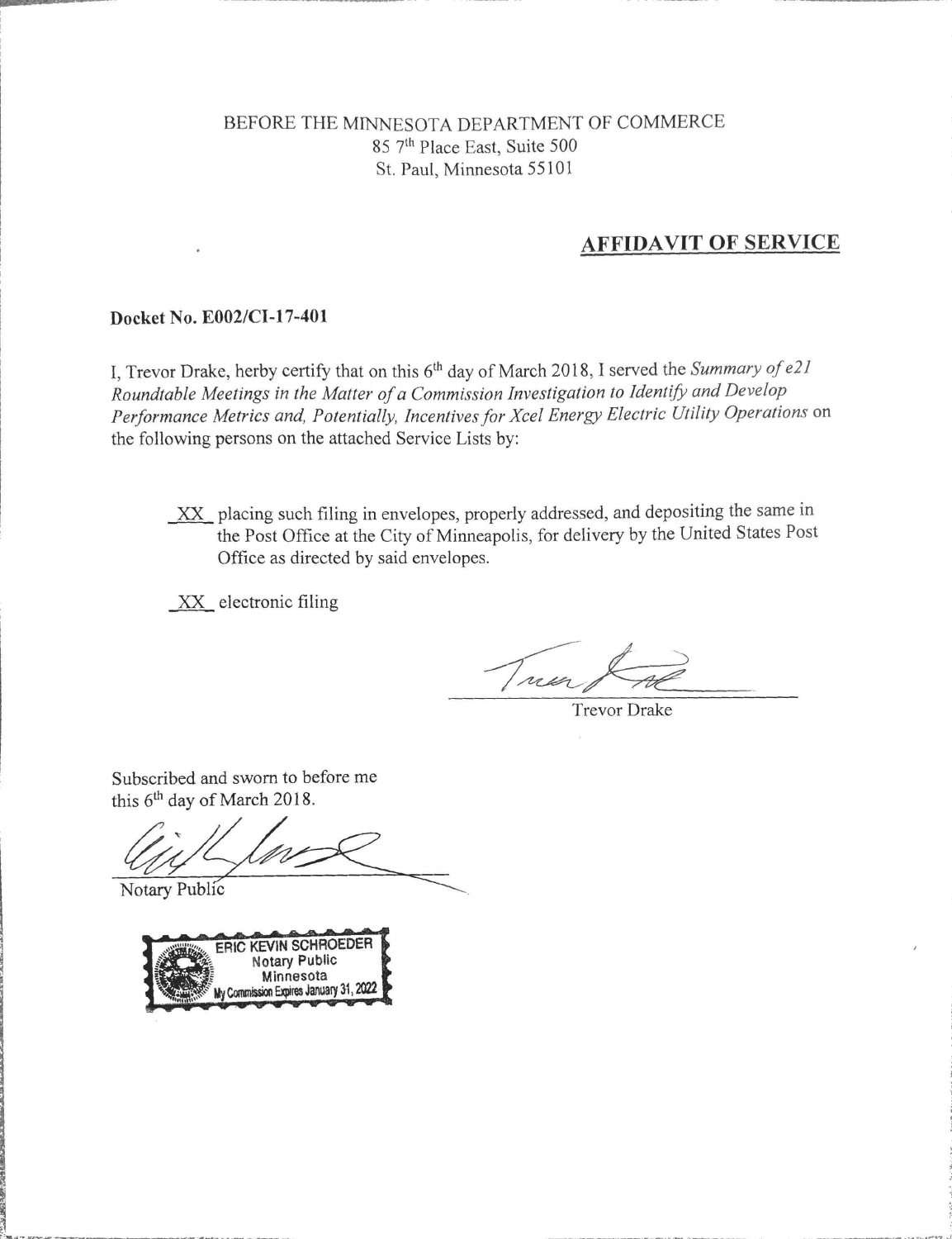| First Name     | Last Name                 | Email                                    | <b>Company Name</b>                               | Address                                                                                    | <b>Delivery Method</b>    | <b>View Trade Secret</b> | Service List Name      |
|----------------|---------------------------|------------------------------------------|---------------------------------------------------|--------------------------------------------------------------------------------------------|---------------------------|--------------------------|------------------------|
| Michael J.     | Bull                      | mbull@mncee.org                          | Center for Energy and<br>Environment              | 212 Third Ave N Ste 560<br>Minneapolis,<br>MN<br>55401                                     | <b>Electronic Service</b> | No                       | OFF SL 17-401 Official |
| Generic Notice | <b>Commerce Attorneys</b> | commerce.attorneys@ag.st<br>ate.mn.us    | Office of the Attorney<br>General-DOC             | 445 Minnesota Street Suite   Electronic Service<br>1800<br>St. Paul,<br><b>MN</b><br>55101 |                           | Yes                      | OFF_SL_17-401_Official |
| Carl           | Cronin                    | Regulatory.records@xcele<br>nergy.com    | <b>Xcel Energy</b>                                | 414 Nicollet Mall FL 7<br>Minneapolis,<br>ΜN<br>554011993                                  | <b>Electronic Service</b> | No                       | OFF_SL_17-401_Official |
| Leigh          | Currie                    | lcurrie@mncenter.org                     | Minnesota Center for<br>Environmental Advocacy    | 26 E. Exchange St., Suite<br>206<br>St. Paul,<br>Minnesota<br>55101                        | <b>Electronic Service</b> | No                       | OFF_SL_17-401_Official |
| David          | Dahlberg                  | davedahlberg@nweco.com                   | Northwestern Wisconsin<br><b>Electric Company</b> | P.O. Box 9<br>104 South Pine Street<br>Grantsburg,<br>WI<br>548400009                      | <b>Electronic Service</b> | No                       | OFF_SL_17-401_Official |
| lan            | Dobson                    | residential.utilities@ag.stat<br>e.mn.us | Office of the Attorney<br>General-RUD             | 1400 BRM Tower<br>445 Minnesota St<br>St. Paul,<br>ΜN<br>551012130                         | <b>Electronic Service</b> | Yes                      | OFF_SL_17-401_Official |
| John           | Farrell                   | jfarrell@ilsr.org                        | Institute for Local Self-<br>Reliance             | 1313 5th St SE #303<br>Minneapolis,<br><b>MN</b><br>55414                                  | Electronic Service        | No                       | OFF_SL_17-401_Official |
| Sharon         | Ferguson                  | sharon.ferguson@state.mn<br>.us          | Department of Commerce                            | 85 7th Place E Ste 280<br>Saint Paul,<br>ΜN<br>551012198                                   | <b>Electronic Service</b> | No                       | OFF_SL_17-401_Official |
| Katherine      | Hamilton                  | katherine@38northsolution<br>s.com       | <b>Advanced Energy</b><br>Management Alliance     | 1200 18th St, NW<br>Suite 700<br>Washington,<br>DC<br>20036                                | <b>Electronic Service</b> | No                       | OFF_SL_17-401_Official |
| Jennifer       | Kefer                     | jennifer@dgardiner.com                   | Alliance for Industrial<br>Efficiency             | David Gardiner &<br>Associates, LLC<br>2609 11th St N<br>Arlington,<br>VA<br>22201-2825    | <b>Electronic Service</b> | No                       | OFF_SL_17-401_Official |